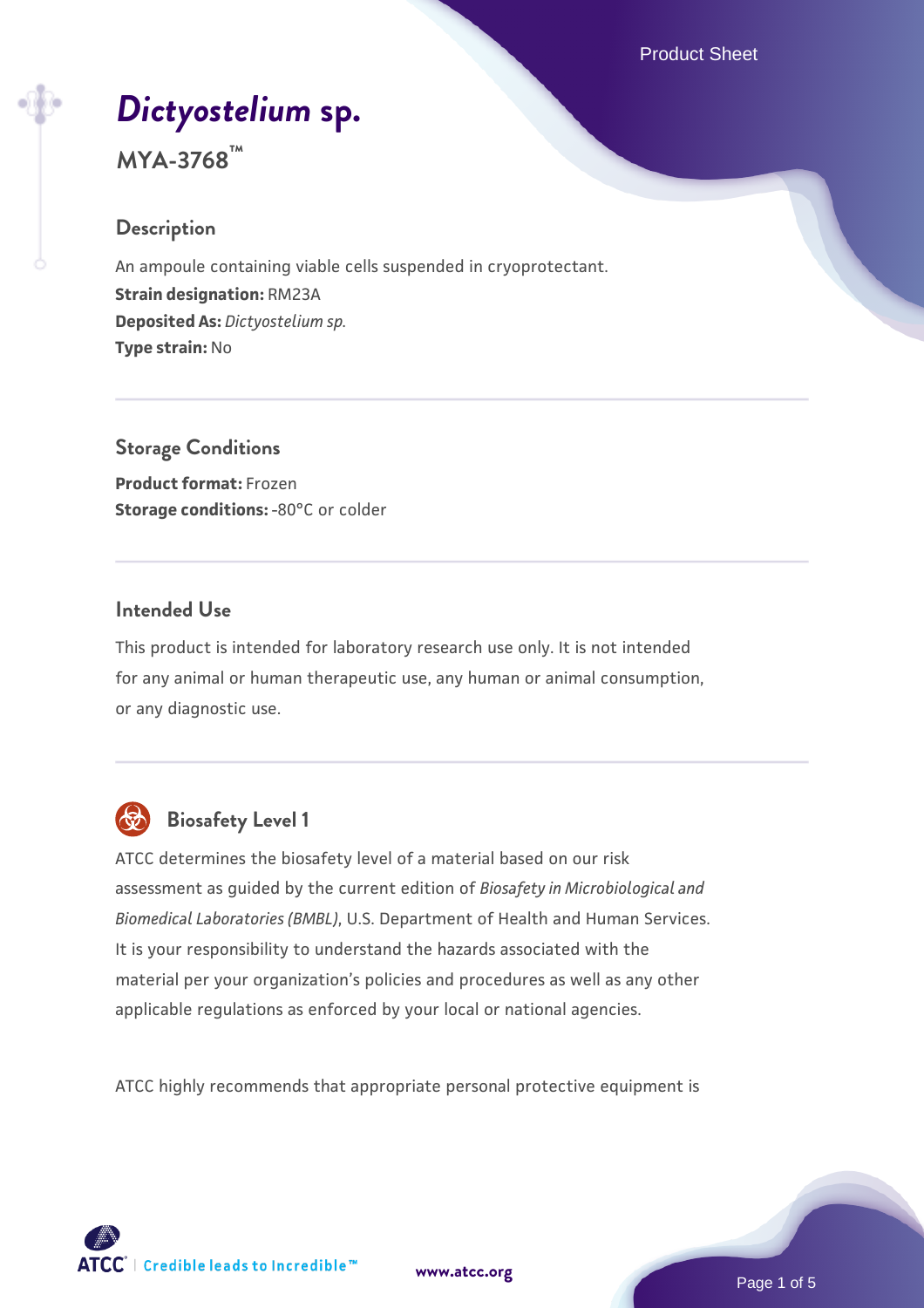always used when handling vials. For cultures that require storage in liquid nitrogen, it is important to note that some vials may leak when submersed in liquid nitrogen and will slowly fill with liquid nitrogen. Upon thawing, the conversion of the liquid nitrogen back to its gas phase may result in the vial exploding or blowing off its cap with dangerous force creating flying debris. Unless necessary, ATCC recommends that these cultures be stored in the vapor phase of liquid nitrogen rather than submersed in liquid nitrogen.

# **Certificate of Analysis**

For batch-specific test results, refer to the applicable certificate of analysis that can be found at www.atcc.org.

#### **Growth Conditions**

**Medium:**  [ATCC Medium 353: Lactose peptone agar](https://www.atcc.org/-/media/product-assets/documents/microbial-media-formulations/3/5/3/atcc-medium-353.pdf?rev=9ed23b356caa4dfebcf9e6590ea13ec3) [ATCC Medium 353: Lactose peptone agar](https://www.atcc.org/-/media/product-assets/documents/microbial-media-formulations/3/5/3/atcc-medium-353.pdf?rev=9ed23b356caa4dfebcf9e6590ea13ec3) [ATCC Medium 2390: Phosphate buffer agar](https://www.atcc.org/-/media/product-assets/documents/microbial-media-formulations/3/9/0/atcc-medium-2390.pdf?rev=89996af703964c13ba1f47c60a6eae4e) **Temperature:** 20°C

# **Handling Procedures**

**Frozen ampoules** packed in dry ice should either be thawed immediately or stored in liquid nitrogen. If liquid nitrogen storage facilities are not available, frozen ampoules may be stored at or below -70°C for approximately one week. **Do not under any circumstance store frozen ampoules at refrigerator freezer temperatures (generally -20°C)**. Storage of frozen material at this temperature will result in the death of the culture.

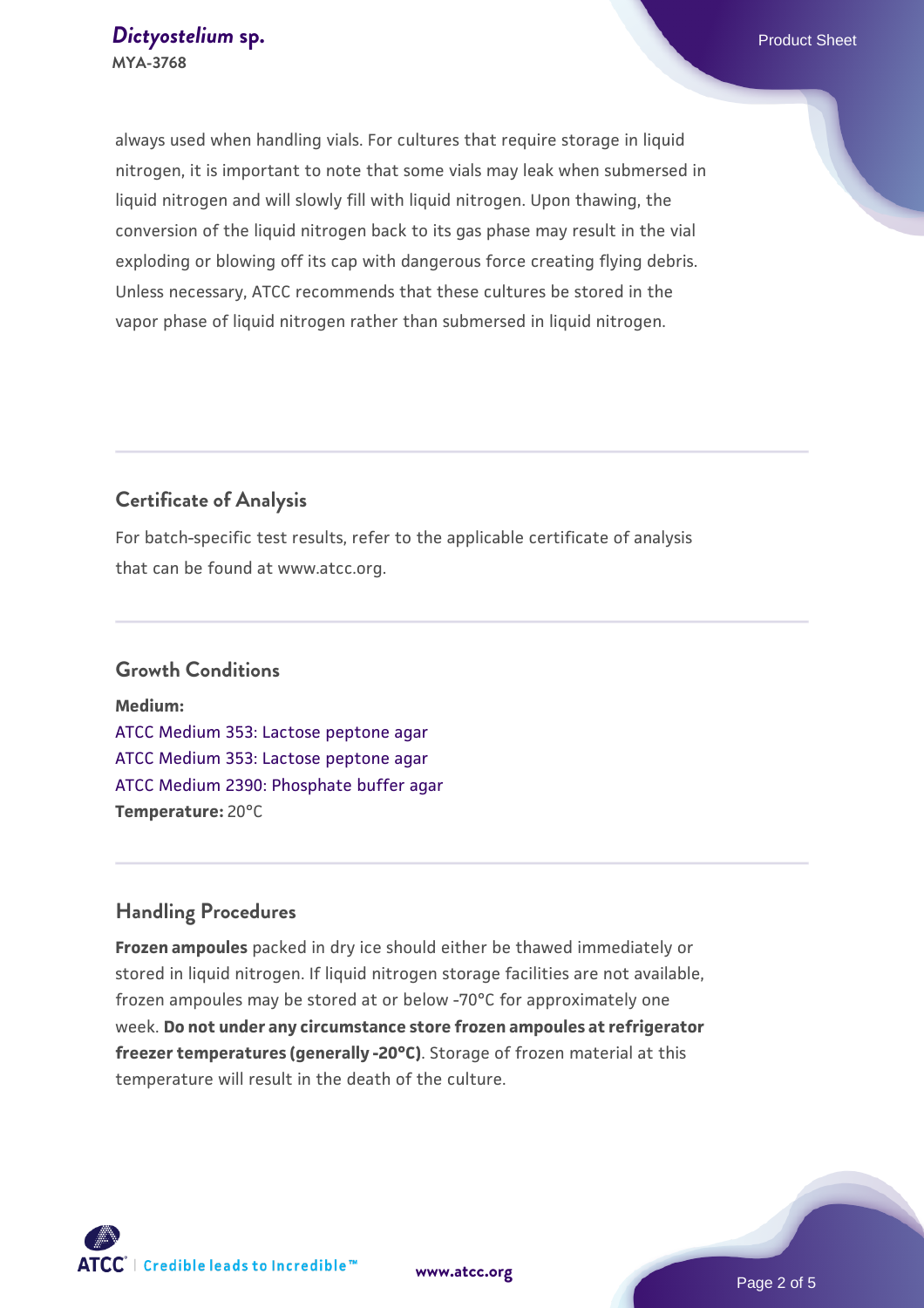- 1. To thaw a frozen ampoule, place in a **25°C to 30°C** water bath, until just thawed **(approximately 5 minutes)**. Immerse the ampoule just sufficient to cover the frozen material. Do not agitate the ampoule.
- 2. Immediately after thawing, wipe down ampoule with 70% ethanol and aseptically transfer at least 50 µL (or 2-3 agar cubes) of the content onto a plate or broth with medium recommended.
- 3. Incubate the inoculum/strain at the temperature and conditions recommended.
- 4. Inspect for growth of the inoculum/strain regularly for up to 4 weeks. The time necessary for significant growth will vary from strain to strain.

# **Material Citation**

If use of this material results in a scientific publication, please cite the material in the following manner: *Dictyostelium* sp. (ATCC MYA-3768)

#### **References**

References and other information relating to this material are available at www.atcc.org.

#### **Warranty**

The product is provided 'AS IS' and the viability of ATCC<sup>®</sup> products is warranted for 30 days from the date of shipment, provided that the customer has stored and handled the product according to the information included on the product information sheet, website, and Certificate of Analysis. For living cultures, ATCC lists the media formulation and reagents that have been found to be effective for the product. While other unspecified media and reagents may also produce satisfactory results, a change in the ATCC and/or depositor-recommended protocols may affect the recovery, growth, and/or function of the product. If an alternative medium

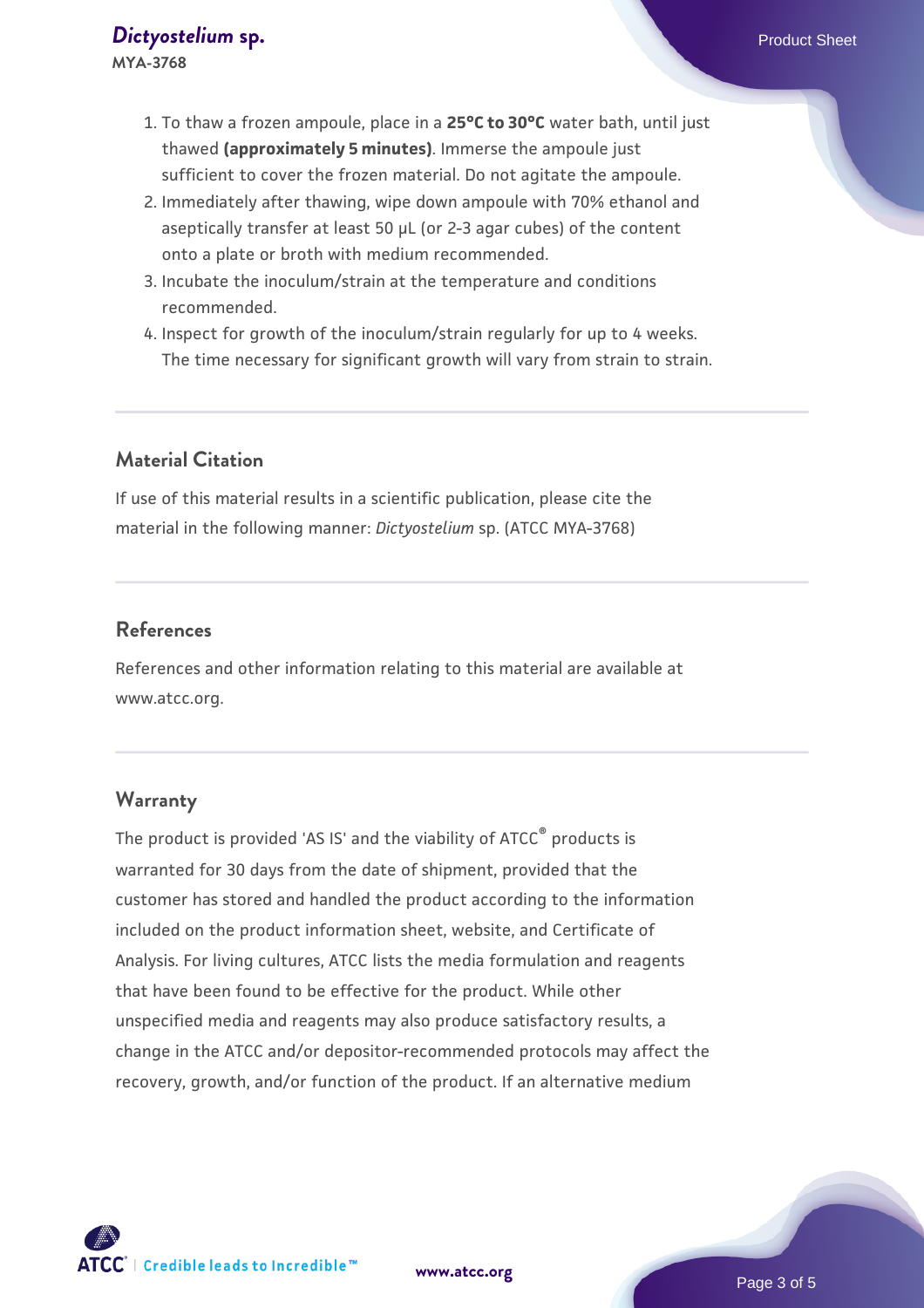#### **[Dictyostelium](https://www.atcc.org/products/mya-3768) [sp.](https://www.atcc.org/products/mya-3768) Product Sheet Product Sheet MYA-3768**

formulation or reagent is used, the ATCC warranty for viability is no longer valid. Except as expressly set forth herein, no other warranties of any kind are provided, express or implied, including, but not limited to, any implied warranties of merchantability, fitness for a particular purpose, manufacture according to cGMP standards, typicality, safety, accuracy, and/or noninfringement.

# **Disclaimers**

This product is intended for laboratory research use only. It is not intended for any animal or human therapeutic use, any human or animal consumption, or any diagnostic use. Any proposed commercial use is prohibited without a license from ATCC.

While ATCC uses reasonable efforts to include accurate and up-to-date information on this product sheet, ATCC makes no warranties or representations as to its accuracy. Citations from scientific literature and patents are provided for informational purposes only. ATCC does not warrant that such information has been confirmed to be accurate or complete and the customer bears the sole responsibility of confirming the accuracy and completeness of any such information.

This product is sent on the condition that the customer is responsible for and assumes all risk and responsibility in connection with the receipt, handling, storage, disposal, and use of the ATCC product including without limitation taking all appropriate safety and handling precautions to minimize health or environmental risk. As a condition of receiving the material, the customer agrees that any activity undertaken with the ATCC product and any progeny or modifications will be conducted in compliance with all applicable laws, regulations, and guidelines. This product is provided 'AS IS' with no representations or warranties whatsoever except as expressly set forth herein and in no event shall ATCC, its parents, subsidiaries, directors, officers, agents, employees, assigns, successors, and affiliates be liable for indirect, special, incidental, or consequential damages of any kind in connection with or arising out of the customer's use of the product. While reasonable effort is made to ensure authenticity and reliability of materials on deposit, ATCC is



**[www.atcc.org](http://www.atcc.org)**

Page 4 of 5